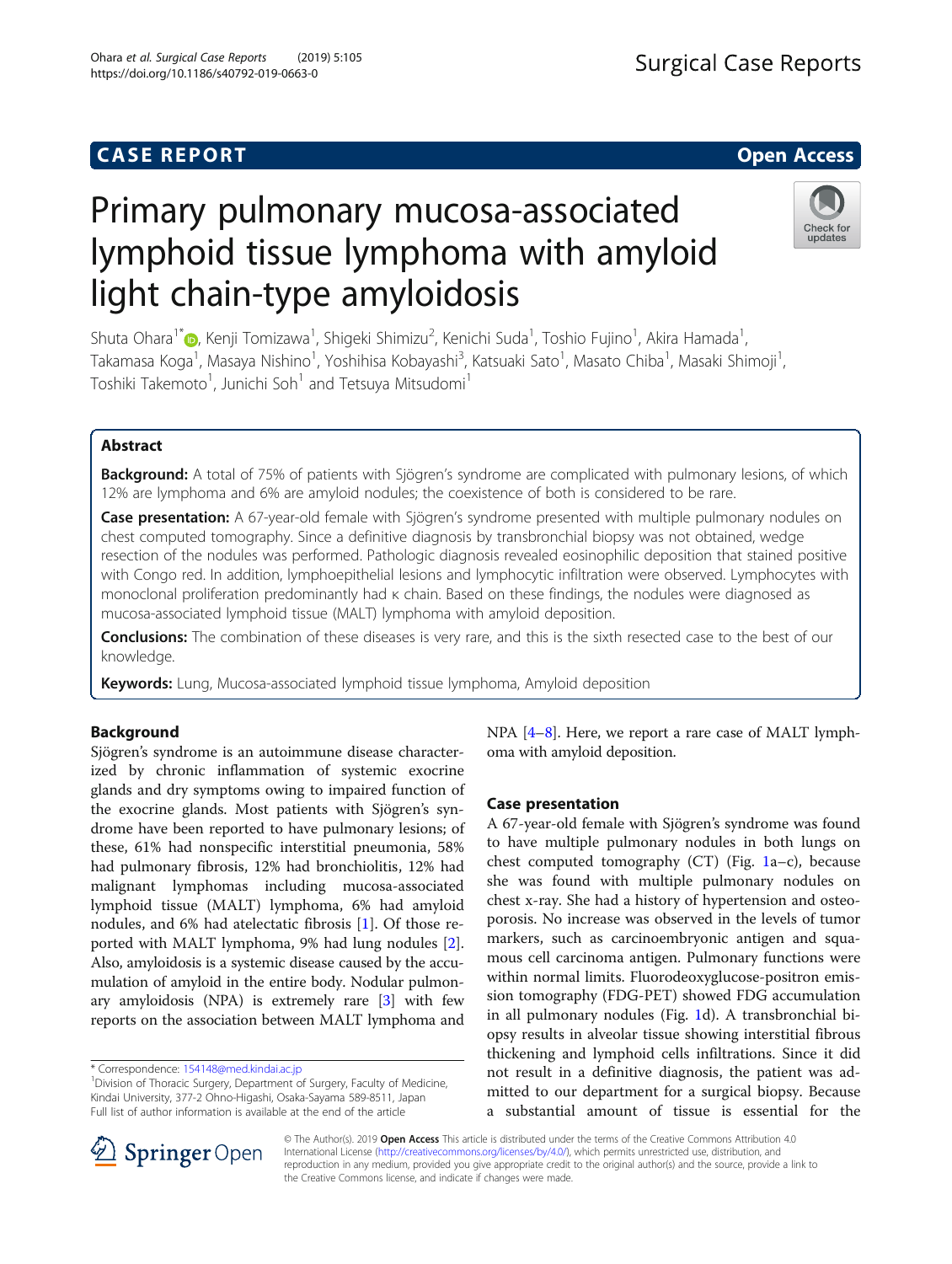<span id="page-1-0"></span>

diagnosis, CT-guided lung biopsy was not performed. Wedge resection was performed for pulmonary nodule located beneath the pleura of left lower lobe. The nodule was gray, elastic, and hard. Intraoperative frozen-section analysis was performed that suspected amyloid nodule with lymphoma. In a permanent pathological section, eosinophilic deposition with lymphoplasmacytic infiltration was noted (Fig. 2a). Because the eosinophilic deposition stained positive with Congo red (Fig. 2b), a diagnosis of amyloidosis was established. In addition,

immunostaining for AE1/AE3 and CD20 revealed extensive infiltration of B cells to the bronchial epithelial cells (lymphoepithelial lesion) (Fig. 2c). B cells with monoclonal proliferation predominantly had a κ chain by in situ hybridization (κ chain: λ chain ratio, 20:1) (Fig. 2d, e). The findings of immunohistochemical staining were as follows: CD3 (+), CD20 (+), CD138 (+), bcl-2 (+), CD5 (−), CD10 (−), CD23 (−), CD56 (−), and cyclin D1 (−). This nodule was diagnosed as mucosa-associated lymphoid tissue (MALT) lymphoma. The postoperative course

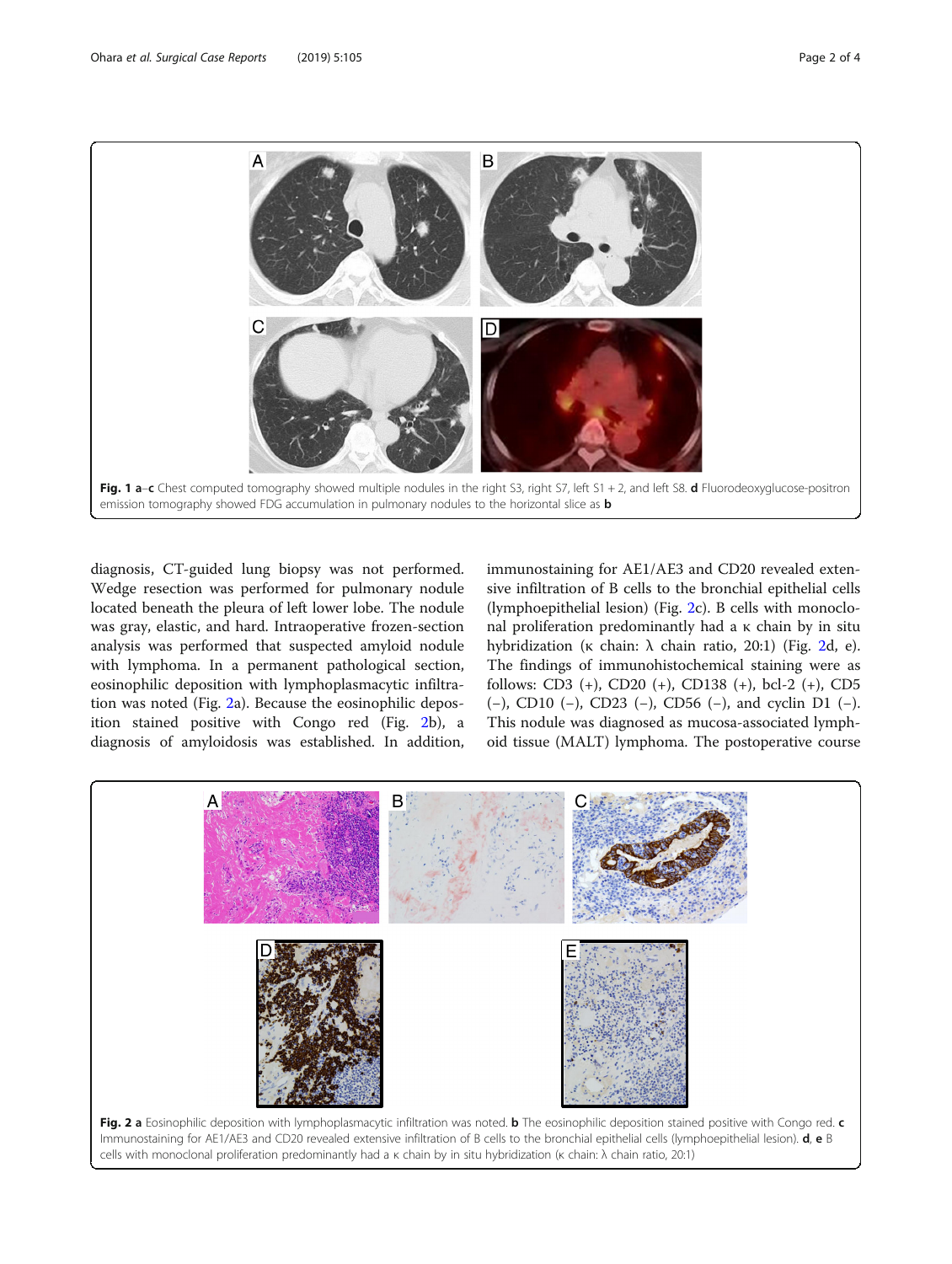<span id="page-2-0"></span>Table 1 Primary pulmonary mucosa-associated lymphoid tissue lymphoma with amyloid deposition

| Authors              | Age/sex | Symptom           | Number of tumors | Comorbidity        | Procedure                                       |
|----------------------|---------|-------------------|------------------|--------------------|-------------------------------------------------|
| Fujiwara et al. [4]  | 60/F    | None              | Single           | None               | Right upper middle lobectomy                    |
| Satani et al. [5]    | 65/F    | None              | Multiple         | <b>RA</b>          | Left upper lobectomy                            |
| Nakamura et al. [6]  | 53/F    | Cough, chest pain | Single           | Sjogren's syndrome | Wedge resection                                 |
| Kawashima et al. [7] | 75/F    | None              | Multiple         | <b>ITP</b>         | Right middle lower lobectomy + S3 segmentectomy |
| Upadhaya et al. [8]  | 78/F    | Dyspnea           | Multiple         | None               | <b>X</b> None                                   |
| The present case     | 67/F    | None              | Multiple         | Sjogren's syndrome | Wedge resection                                 |
|                      |         |                   |                  |                    |                                                 |

RA rheumatoid arthritis, ITP idiopathic thrombocytopenic purpura ※Only transbronchial biopsy was performed

was uneventful. She was discharged on the fourth day after surgery and received chemotherapy for MALT lymphoma at another hospital.

## Discussion

The causes of amyloidosis include idiopathic, chronic inflammatory diseases, collagen diseases (such as Sjögren's syndrome), and lymphoproliferative diseases [\[9\]](#page-3-0). Pulmonary amyloidosis is classified into nodular pulmonary amyloidosis (NPA), tracheobronchial amyloidosis, and alveolar septal amyloidosis. Although alveolar septal amyloidosis is associated with systemic amyloidosis, NPA and tracheobronchial amyloidosis are confined to the lung and bronchial trachea, respectively. Tracheobronchial amyloidosis is characterized by amyloid deposition in the trachea and bronchial mucosa, and typical symptoms include cough, wheezing, hemoptysis, and dyspnea [[10](#page-3-0)]. In the present case, the patient did not present such symptoms as well as tracheobronchial lesions. Therefore, these pulmonary nodules were considered to be NPA. NPA is classified into AL (amyloid light chain) and AA (amyloid A) type amyloidosis; AL type is caused by immunoglobulin light chains produced by neoplastic plasma cells, and AA type is caused by chronic inflammation of autoimmune etiology. The present case showed κ type-predominant AL-type amyloids. In this case, amyloid depositions of AL type were considered to be produced by plasma cells of MALT lymphoma [\[4](#page-3-0)–[8,](#page-3-0) [11\]](#page-3-0).

To the best of our knowledge, only six patients with primary lung MALT lymphoma with amyloid deposition including ours have been reported (Table 1) [\[4](#page-3-0)–[8](#page-3-0)]. Of these patients, two were symptomatic (dyspnea, cough, and chest pain), four had multiple lesions, and four patients had an autoimmune disorder. Five of these were diagnosed by surgical resection.

Surgical excision and radiotherapy have been sometimes performed as a treatment for primary lung MALT lymphoma; however, chemotherapy is mainly used in multiple lesions and recurrent cases. Chemotherapy with rituximab and cyclophosphamide is recommended [[12\]](#page-3-0).

Treatment of pulmonary amyloidosis is not necessary in asymptomatic patients. However, bronchial obstruction or hemoptysis may be treated with laser therapy, and oral steroids may be used to alleviate symptoms. When performing surgical resection, attention should be paid to intraoperative bleeding owing to hypervascular tissues in pulmonary amyloidosis [\[13\]](#page-3-0).

## Conclusion

In patients with autoimmune disease, when pulmonary amyloid nodules are detected, MALT lymphoma should be considered as a coexisting disease.

#### Acknowledgements

Not applicable.

#### Authors' contributions

KT and SS conceived of the study, participated in its design and coordination, and helped to draft the manuscript. All authors read and approved the final manuscript.

#### Funding

Not declared

#### Availability of data and materials

Please contact the author for data requests.

#### Ethics approval and consent to participate Not applicable

#### Consent for publication

Consent to publish was obtained from this patient.

#### Competing interests

The authors declare that they have no competing interests.

#### Author details

<sup>1</sup> Division of Thoracic Surgery, Department of Surgery, Faculty of Medicine, Kindai University, 377-2 Ohno-Higashi, Osaka-Sayama 589-8511, Japan. 2 Department of Pathology, Faculty of Medicine, Kindai University, Ohno-Higashi, Osaka-Sayama, Japan. <sup>3</sup>Department of Thoracic Oncology Dana-Farber Cancer Institute, Boston, USA.

#### Received: 10 April 2019 Accepted: 18 June 2019 Published online: 26 June 2019

#### References

- 1. Ito I, Nagai S, Kitaichi M, et al. Pulmonary manifestations of primary Sjogren's syndrome. Am J Respir Crit Care Med. 2005;171:632–8.
- 2. Thieblemont C, Berger F, Dumontet C, et al. Mucosa-associated lymphoid tissue lymphoma is a disseminated disease in one third of 158 patients analyzed. Blood. 2000;95:802–6.
- 3. Esteban MB, Obrer AA, Martínez AH, et al. Amiloidosis nodular pulmonar. Cir Esp. 2007;81:43–5.